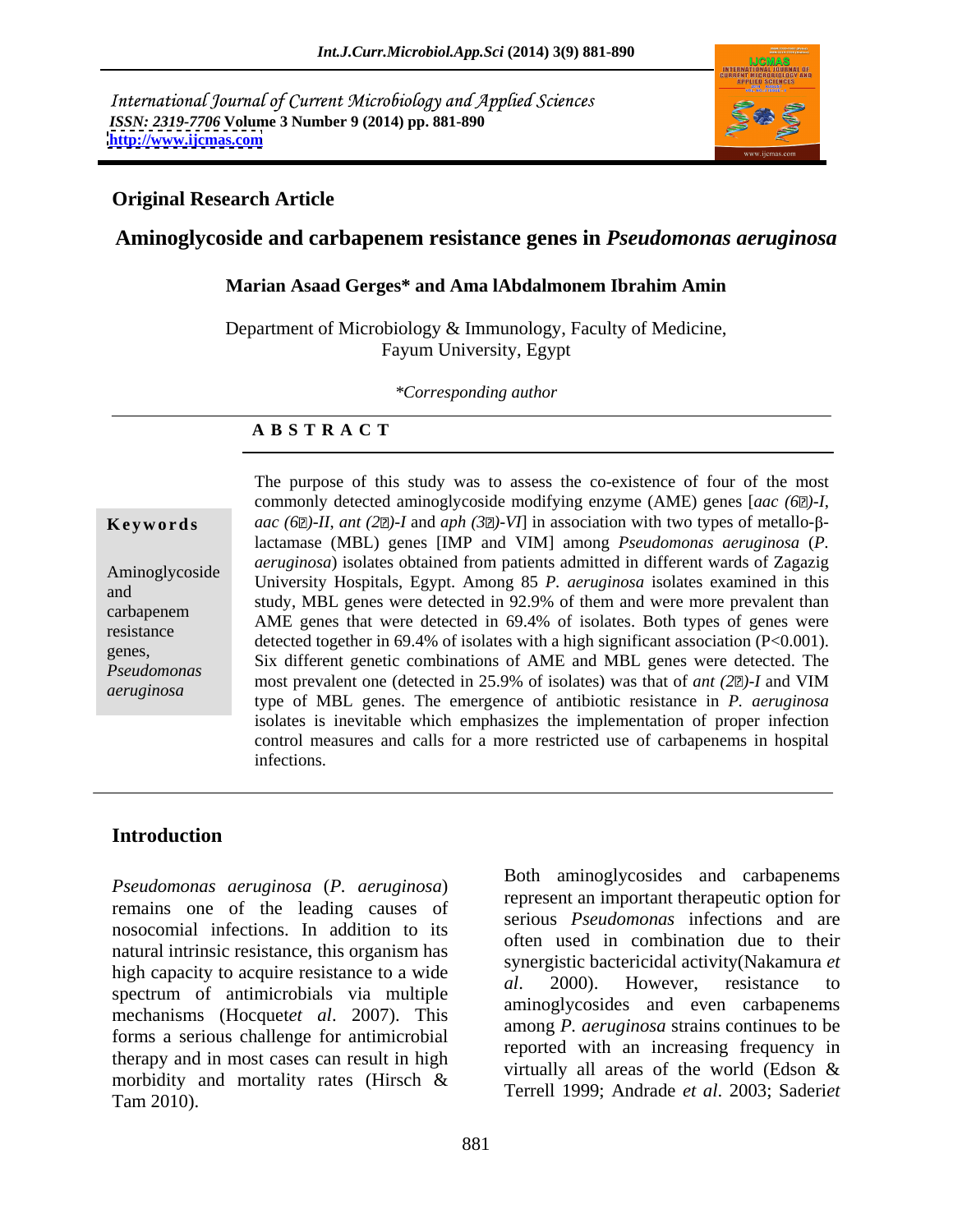*al*. 2010; Arunagiri*et al*. 2012; **Materials and Methods** Liakopoulos*et al*. 2013).

Among different mechanisms contributing for aminoglycoside resistance, the This study was conducted on a total of 85 production of aminoglycoside modifying non-duplicate *P. aeruginosa* clinical isolates enzymes (AME) is considered the most that were collected from different clinical common mechanism of aminoglycoside specimens obtained from patients (n=85) resistance in *P. aeruginosa*. These enzymes admitted in different wards of ZUHs in the can phosphorylate (aminoglycoside period from June 2013 to January 2014. phosphoryltransferases [APH]), acetylate Isolates were from sputum (n= 8), (aminoglycoside acetyltransferases [ACC]) endotracheal aspirates (n= 15), urine (n= or adenylate (aminoglycoside 30), wound discharge (n= 25), and blood (n= nucleotidyltransferases [ANT]) 7). Isolates were identified as *P. aeruginosa* aminoglycosides rendering them inactive by conventional biochemical tests and

On the other hand, the production of  $\text{metallo-}\beta\text{-}\text{lactamases}$  (MBL) in *P*. **Antibiotic susceptibility testing** *aeruginosa* is of particular concern as these enzymes, including the imipenemases (IMP) and the Verona integorn-encoded  $\beta$ - performed using disk diffusion method lactamases (VIM), can hydrolyze almost all clinically available  $\beta$ -lactams, including Standards Institute (CLSI) guidelines (CLSI) carbapenems, except monobactams. 2010). The following antimicrobial discs Furthermore, they are hardly blocked by were used, ceftazidime (30 µg), imipenem suicide  $\beta$ -lactamase inhibitors such as clavulanate, sulbactam and aminoglycosides which are gentamycin (10

often carried in integrons along with other resistance determinants especially the AME genes. In the majority of these cases, the **Phenotypic detection of MBL** AME genes appear to be functional and confer significant resistance (Mendes *et al.* Combined disc diffusion test (CDDT) was<br>2004).<br>wased to detect the presence of MBL in

In this study, we aimed to assess the co-<br>isolates  $(n=40)$ . Two discs of imipenem (10 existence of four of the most commonly  $\mu$ g) were placed on the plate and 5  $\mu$ l of 0.5 detected AME genes [*aac (6 )-I*, *aac (6 )-II*, M EDTA (930 µg) were applied to one of *ant*  $(2'')$ -*I* and *aph*  $(3')$ -*VI*] in association with two types of MBL genes (IMP and An increase of 7 mm or more in zone VIM) among *P. aeruginosa* isolates obtained from patients admitted in different to that with imipenem alone was considered wards of Zagazig University Hospitals (ZUHs), Egypt.

# **Bacterial isolates**

(Smith & Baker 2002; Poole 2005). confirmed using API 20NE (bio-Mérieux, specimens obtained from patients (n=85) France).

tazobactam(Drawz&Bonomo 2010). µg), amikacin (30 µg) and tobramycin (10 In general, the genes coding for MBL are (Oxoid, England). *P. aeruginosa* ATCC Antibiotic susceptibility tests were according to Clinical and Laboratory (10  $\mu$ g), meropenem (10  $\mu$ g), and three µg). All discs were supplied from Oxoid 27853 served as a control strain.

# **Phenotypic detection of MBL**

Combined disc diffusion test (CDDT) was used to detect the presence of MBL in ceftazidime and carbapenems resistant them. Plates were left for  $16-18$  h at  $35^{\circ}$ C. diameter in the presence of EDTA compared to be a positive test (Pitout*et al*., 2005).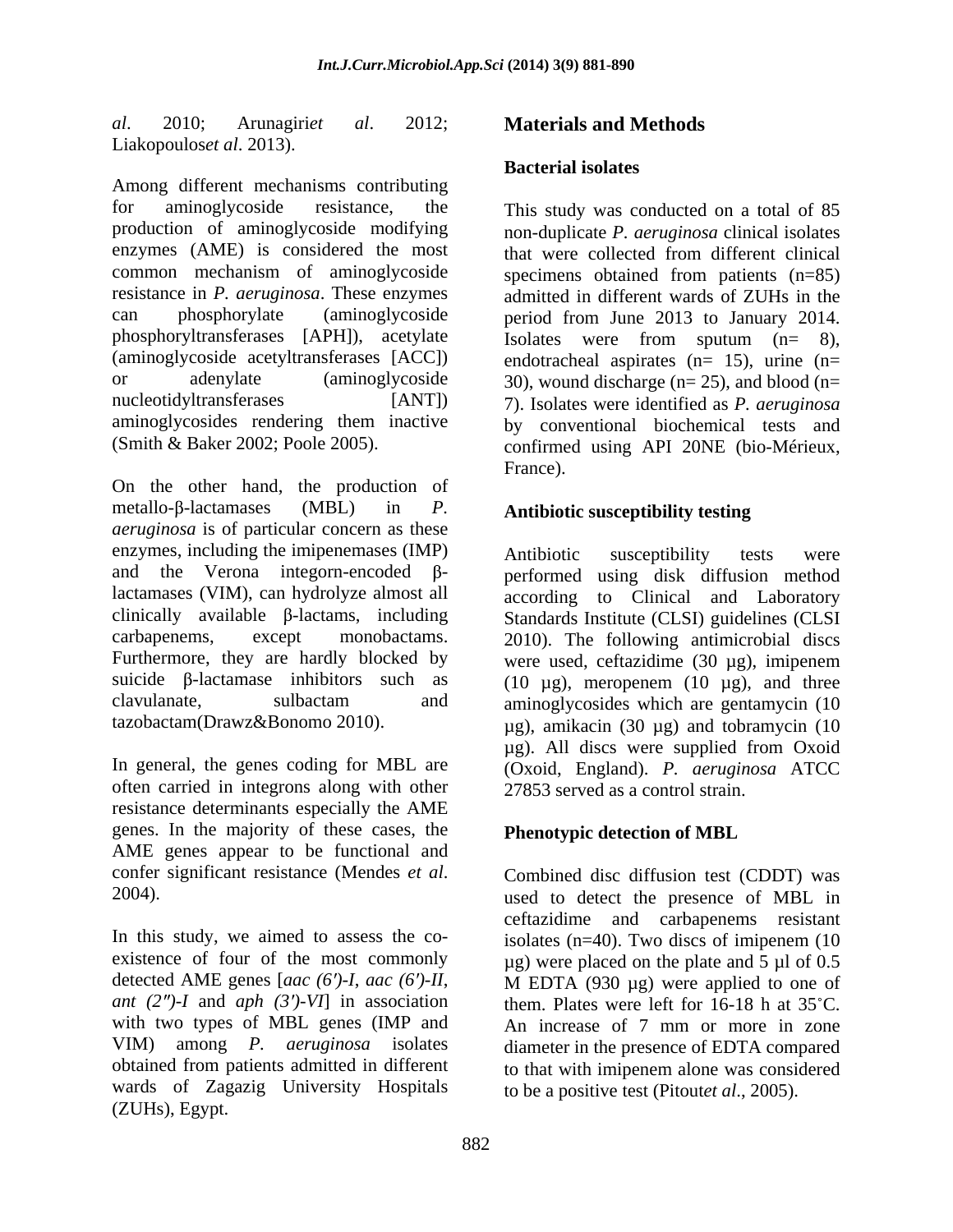QIAamp DNA Mini and Blood Minikit (Qiagen, Germany) according to the tobramycin, while 41 isolates among them other reaction was targeting both *ant*  $(2 \square \square)$ another duplex PCR reaction was also performed for all isolates targeting both VIM and IMP types of MBL as described **Results of PCR reactions** previously by Manoharan*et al*.<br>(2010).Universal primers (Louie *et al*., The prevalence of the examined genes is <br>2002) that target the 16S rRNA were used as presented in Fig. 1. In general, the genes internal control to exclude false negative coding for AME genes were detected in 59 results. PCR reactions were performed in a isolates (69.4%). Among the total volume of 20 µl using ready to go aminoglycoside resistant isolates (n=47), 37 Maxime PCR PreMix Kit (*i*-Taq) (iNtRON isolates (78.7%) had one or more of the Biotechnology, Korea). For each reaction, examined genes. Twenty two isolates 20 pM of each primer and 5 µl of template  $(46.8\%)$  had only one gene. *ant*  $(2\square \square)$ -I DNA (50-100 ng) were added. Reactions was the most prevalent gene being detected were performed in Biometra T gradient<br>DNA thermal cycler (Germany). Primers DNA thermal cycler (Germany). Primers  $(55.3\%)$  followed by  $aac(6\%)$ -*I* (20/47, were supplied from The Midland Certified  $42.5\%$ ). Both *ant*  $(2\Box\Box)$ -*I* and *aac*  $(6\Box)$ -*I* Reagent Company Inc., Texas. Amplified were detected in 9 isolates (19.1%) while PCR products were visualized using a UV both *aac*  $(6 \Box)$ -*I* and *aac*  $(6 \Box)$ -*II* were transilluminator (Fisher, USA) after agarose detected in 6 isolates (12.8%). Among

**Analysis of data.**Data were checked, entered and analyzed using EPI-INFO 6 for data processing and statistics. Data were expressed as numbers and percentages.The comparison was done using Chi- square test  $(X^2)$ . P value < 0.05 was considered

Among the 85 *P. aeruginosa* isolates

**PCR reactions** examined in this study, 47 isolates (55.3%) DNA was extracted from all isolates using aminoglycosides. All 47 isolates (55.3%) manufacturer's instructions. For all isolates, (48.2%) were resistant to amikacin as well two duplex PCR reactions were performed as to the other two aminoglycosides. Forty as described previously by Kim *et al*. six isolates (54.1%) were resistant to (2008). The first reaction was targeting both meropemen and 40 isolates (47.1 %) were *aac*  $(6 \Box)$ -*I* and *aac*  $(6 \Box)$ -*II* genes, while the resistant to both carbapenems as well as to *I* and *aph*  $(3\square)$ -V*I* genes. In addition, test was positive in 32 isolates (80%) while were resistant to one or more were resistant to both gentamycin and tobramycin, while 41 isolates among them six isolates (54.1%) were resistant to meropemen and 40 isolates (47.1 %) were ceftazidime. Out of these 40 isolates, CDDT 8 isolates (20%) had negative test.

## **Results of PCR reactions**

gel (1%) electrophoresis. aminoglycoside susceptible isolates (n=38), The prevalence of the examined genes is presented in Fig. 1. In general, the genes isolates (69.4%). Among the in 26 isolates among the 47 resistant isolates 22 isolates had one or more genes. Seventeen isolates (44.7%) had one gene  $[ant (2 \Box \Box) - I]$  while 5 isolates  $(13.1\%)$ harbored both *ant*  $(2 \square \square)$ -*I* and *aph*  $(3 \square)$ -VI.

 $(X^2)$ . P value < 0.05 was considered isolates  $(92.9\%)$  had one or more genes. significant. **Results and Discussion** alone in 15 isolates (37.5%) while both VIM **Results of antibiotic susceptibility tests** remaining 25 isolates (62.5%). Among **and phenotypic detection of MBL** carbapenem susceptible isolates, that were Regarding the presence of MBL genes, 79 Among carbapenem resistant isolates (n=40), VIM type of MBL was detected and IMP types were detected in the susceptible to both types of carbapenems (n=39), VIM type of MBL was detected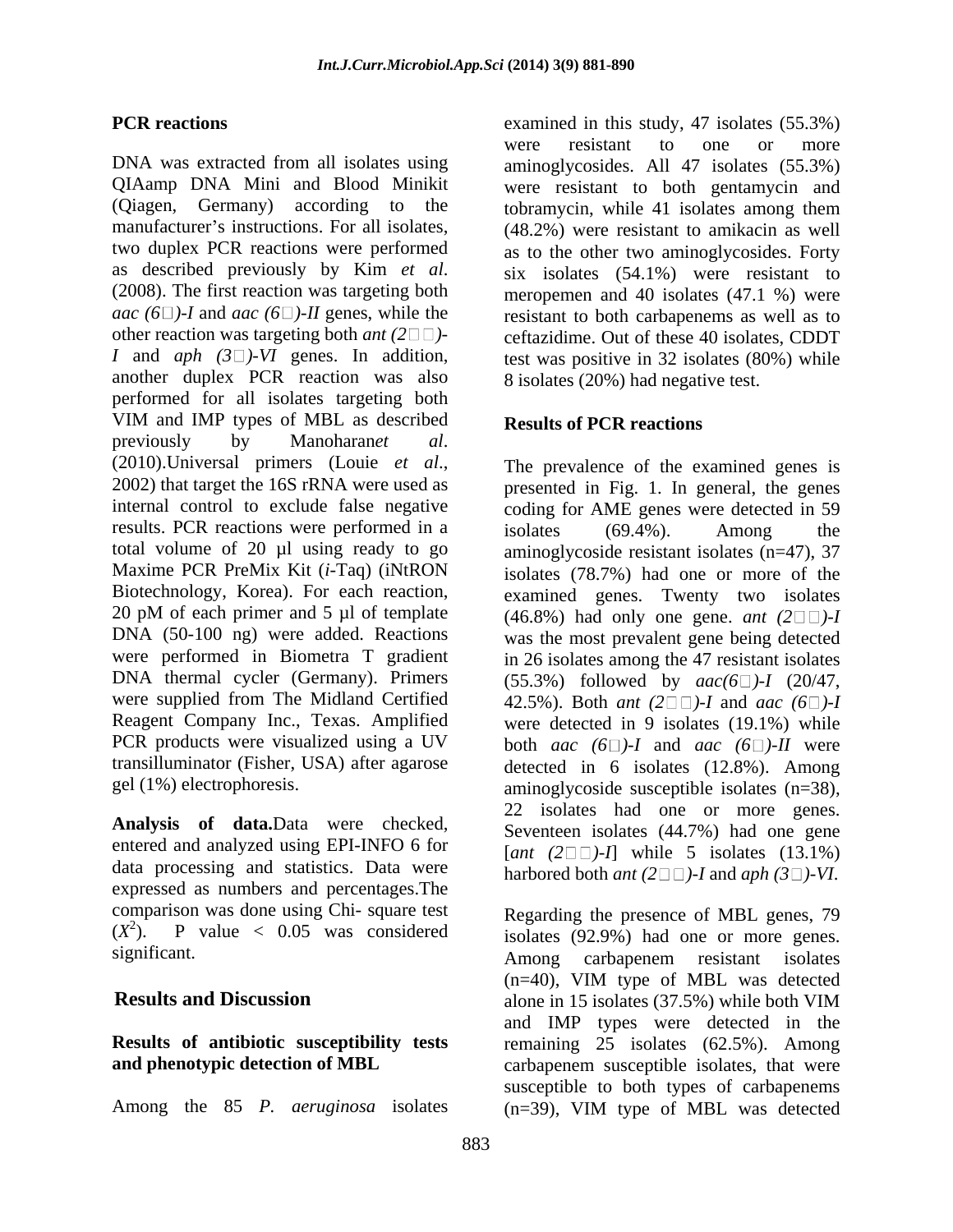alone in 29 isolates (74.3%) while both VIM carbapenem resistance ratio detected in our and IMP types were detected in 4 isolates (10.2%). Among the isolates that were alone, while the other three isolates had both

had negative CDDT (n=8) had both types of studies (32.8% in Manoharanet al. 2010,

detected in our study, the highest ratio of *P.*  VIM and IMP. Other combinations are MBLs phenotypically. presented in Table 1. The association of the examined AME genes and MBL genes is

studies (Kim *et al.* 2008; Vaziri*et al.* 2011) isolate. Furthermore, 31.9% of resistant lower than that detected in our study (55.3% for each antibiotic). On the other hand, the

susceptible to imipenem but resistant to (Liakopoulos*et al*. 2013) where the ratio was meropenem (n=6), three isolates had VIM 59.7% and 50% respectively compared to VIM and IMP. Among all examined isolates, no isolate harbored only IMP type phenotypic detection of MBL, the CDDT of MBL and 6/85 isolates (7.05%) were using EDTA and imipenem suggested by negative for both types of MBL genes. CLSI is simple to perform and interpret. All the isolates that were positive in CDDT sensitivity close to 100% as recorded test (n=32) had VIM or VIM and IMP types previously (Picão *et al.* 2008). In our study, of MBL. Both types were present in 23 80% of the examined carpabenem-resistant isolates (71.9%) while VIM type was *P. aeruginosa* isolates were found to be detected alone in 9 isolates (28.1%). MBL producers in CDDT. This comes Interestingly, 3 isolates among those which higher than that recorded in previous MBL genes and 5 isolates had only VIM 28% in Liakopouloset al. 2013 and 70.1% in type of MBL. Arunagiri*et al*. 2012). Our result comes, on The co-existence of individual genes in *P.*  Saderi*et al*. (2010) where 65 isolates among *aeruginosa* isolates is presented in Table 1. 69 carbapenem-resistant isolates (94.2%) Among six different genetic combinations were MBL producers. The variability *aeruginosa* isolates (25.9%) co-harbored *ant*  studies could be due to the difference in *(2 )-I* and VIM type of MBL. Twelve carbapenem prescription patterns or the isolates  $(14.1\%)$  had *ant*  $(2\mathbb{Z})$ -*I* and both difference in the method used to detect study comes lower than what detected in India(Arunagiri*et al*. 2012) and in Greece 59.7% and 50% respectively compared to 47.1% to both carbapenems in our study Among the different techniques used for the Furthermore, it had specificity and previously(Picão*et al*. 2008). In our study, studies(32.8% in Manoharan*et al*. 2010,28% in Liakopoulos*et al*. 2013 and 70.1% in the other hand, lower than that detected by between our results and those of previous MBLs phenotypically.

presented in Table 2 & Fig 2 where a highly our study has revealed that *ant* (2 $\mathbb{Z}$ )-I was significant (P < 0.001) association was the most prevalent gene among the found between both types of genes. aminoglycoside-resistant isolates (55.3%) The aminoglycoside resistance ratio detected had lower prevalence (12.8%) among among *P. aeruginosa -* isolates in our study resistant isolates and *aph (3 )-VI* was not comes higher than that detected in previous detected in any aminoglycoside-resistant where the resistance ratio to amikacin was isolates (15/47) co-harbored more than one 22% and 24% compared to 48.2% in our AME gene. In a European study as well as study. Vaziri*et al*. recorded 43% and 38% resistance ratios to gentamycin and the most prevalent gene being detected in tobramycin, respectively which comes also 32.5% and 36% of aminoglycoside-resistant Regarding the prevalence of AME genes, followed by *aac* (6 $\Box$ )-*I* (42.5%). *aac* (6 $\Box$ )-*II* isolate. Furthermore, 31.9% of resistant in an Iranian study, the *aac (6 )-II* gene was isolates, respectively (Miller *et al*. 1997; Vaziri*et al*. 2011)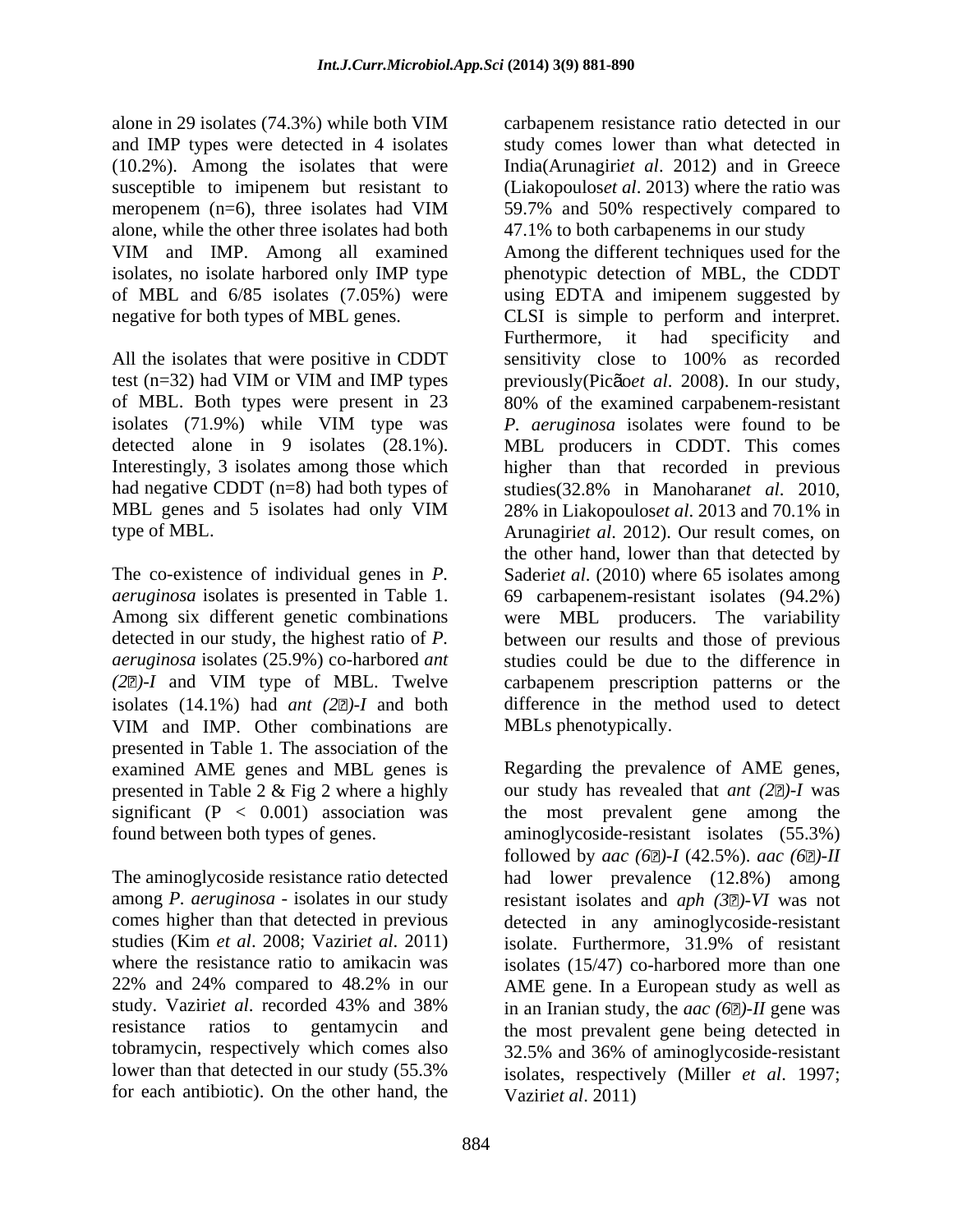In another study (Kim *et al*. 2008), *ant (2 )- I* and *aph* (3 $\mathbb{Z}$ )-*VI* were together the most prevalent (43.6%) among resistant isolates. In the same study, 75% of resistant isolates co-harbored more than one gene which is much higher than the ratio detected in our

These study revealed that 57.9% of aminoglycoside-susceptible *P. aeruginosa* isolates had AME genes  $(22/38)$ , a result<br>supported by a previous study(Kim *et al.* among 20 with negative CDDT had VIM supported by a previous study(Kim *et al.* among 20 with negative CDDT had VIM 2008), though higher ratio was detected in type of MBL. our study (57.9% compared to 16.4% in

The prevalence of different MBL genes among *P. aeruginosa* isolates has been studied extensively in previous works usage in our hospital that can select for (Arunagiri *et al.* 2012: Saderiet *al.* 2010: carbapenemase producing strains (Arunagiri *et al*. 2012; Saderi*et al*. 2010; Franco *et al.* 2010; Sepehriseresht*et al.* (Rasmussen & Bush 1997). Nevertheless, 2012; Liakopoulosetal. 2013). It becomes we could not generalize this result as only 4 apparent that different MBL genes and enzymes have different prevalence in different areas of the world and even within the same country(Doosti*et al*. 2013). In general, of the different six types of MBL,<br>currently identified the IMP and VIM types resistance to carbapenems occur most frequently (Senda*et al*. 1996). In an Indian study, 3% only of imipenemresistant *P. aeruginosa* isolates harbored

In another Chinese study, IMP-1 organism to *P. aeruginosa* (Nowak *et al.* nedominates at 89.7% while the VIM-2 has 2014). In our study, six different genetic predominates at 89.7% while the VIM-2 has carbapenem-resistant *P. aeruginosa* isolates in a pediatric clinic (Dong *et al*. 2008). In our study, 28.1% of carbapenem-resistant Brazilwhere 30.4% of those having positive

study (31.9%). (Liakopoulos*et al*. 2013). Interestingly, all phenotypic test for MBL production had MBL genes (Franco *et al*. 2010). Our result is supported, on the other hand, by a previous study carried in Greece where 100% of those having positive phenotypic test for MBL had VIM type of MBL isolates that had negative CDDT, in our study, harbored MBL genes. This comes much higher than that recorded by Arunagiri*et al*.(2012) where only 3 isolates among 20 with negative CDDT had VIM type of MBL.

Kim *et al*.). In general, the prevalence of MBL genes in our study (92.9%) was higher than that of AME genes (69.4%) which could be explained by the increase in carbapenems usage in our hospital that can select for carbapenemase producing strains (Rasmussen & Bush 1997). Nevertheless, we could not generalize this result as only 4 types of AME genes, which are known to be the most common AME genes in *P. aeruginosa*, were examined in this study.

currently identified, the IMP and VIM types resistance to carbapenems and IMP compared to 61% having VIM Odumosuet al. 2013). Furthermore, this (Arunagiri*et al*. 2012). association has also been detected recentlyin a low frequency (10.3%) among combinations of AME genes and MBL isolates had VIM only and 71.9% had both followed by the association of *ant* (2 $\mathbb{Z}$ )-I and VIM and IMP types. All isolates that were both VIM and IMP types of MBL (12/85, positive in CDDT had MBL genes. The 14.1%). Among all studied *P. aeruginosa* prevalence of MBL genes in our study isolates, 69.4% (59/85) co-harbored AME comes higher than that recorded in genes and MBL genes which could be The co-existence of genes accounting for resistance to carbapenems and aminoglycosides in *P.aeruginosa* isolates has been reported previously, mostly as part of class I integrons (Mendes *et al*. 2004; Odumosu*et al*. 2013). Furthermore, this *Acinetobacterbaumannii*, a closely related organism to *P. aeruginosa* (Nowak *et al*. 2014). In our study, six different genetic genes have been detected. The most prevalent among them was the association of *ant* (2 $\mathbb{Z}$ )-*I* and VIM (22/85, 25.9%), followed by the association of *ant (2 )-I* and both VIM and IMP types of MBL (12/85, considered a relatively high ratio.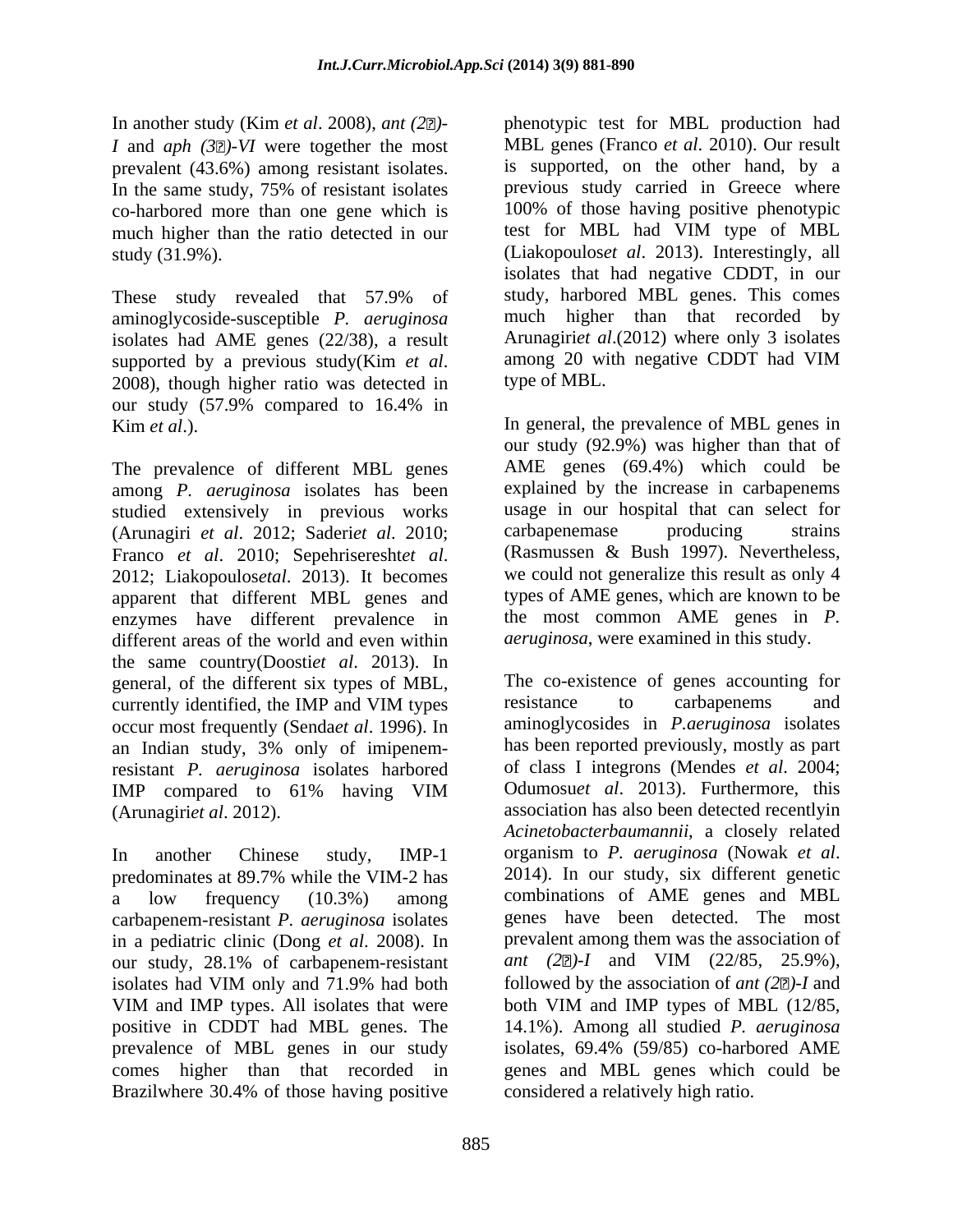|                            | <b>IMP</b> only        | <b>VIM only</b> | <b>Both VIM +</b> | <b>None</b>            | Tota        |
|----------------------------|------------------------|-----------------|-------------------|------------------------|-------------|
|                            | <b>No.</b> $(\% )$     | No. $(\% )$     | <b>IMP</b>        | <b>No.</b> $(\%)$      |             |
|                            |                        |                 | <b>No.</b> $(\%)$ |                        |             |
| ant $(2D)$ -I              | (0.0)                  | 22(64.7)        | 12(35.3)          | (0.0)                  | 34          |
| aac $(62)$ -I              | (0.0)                  | (100)           | $- (0.0)$         | (0.0)                  |             |
| aac $(62)$ -II             | (0.0)<br>$\sim$ $\sim$ | (0.0)           | $- (0.0)$         | (0.0)                  |             |
| aph $(32)-VI$              | (0.0)<br>$\sim$ $\sim$ | (0.0)<br>$\sim$ | $- (0.0)$         | (0.0)<br>$\sim$ $\sim$ | $\Omega$    |
| ant $(2D) - I + aac$       | (0.0)                  | (0.0)           | 9(100)            | (0.0)                  | $\mathbf Q$ |
| $(62)$ -I                  |                        |                 |                   |                        |             |
| $\int$ aac (62)- $I +$ aac | (0.0)                  | (0.0)           | 6(100)            | (0.0)<br>$ -$          | $\sigma$    |
| $(6D)$ - $II$              |                        |                 |                   |                        |             |
| ant $(2D) - I + aph$       | $- (0.0)$              | (100)           | (0.0)             | (0.0)<br>$\sim$ $\sim$ | $\leq$      |
| $(32)-VI$                  |                        |                 |                   |                        |             |
| None                       | (0.0)                  | 15(57.7)        | (19.2)            | 6 $(23.1)$             | 26          |

**Table.1** Co-existence of individual genes in *P. aeruginosa* isolates (n=85)

**Table.2** Co-existence of the examined AME genes and MBLs genes in *P. aeruginosa* isolates (n=85)

|                    | <b>Isolates that had AME</b><br>genes (n=59) No. $(\%)$ | Solates that did not have AME $X^2$<br>genes (n=26) No. $(\%)$ | $\mathbf{D}$     |
|--------------------|---------------------------------------------------------|----------------------------------------------------------------|------------------|
| Isolates that had  | 32(54.2)                                                | 15(57.7)                                                       | 12.3  < 0.001    |
| VIM $(n=47)$       |                                                         |                                                                | **               |
| Isolates that had  | 27(45.8)                                                | 5(19.2)                                                        | 30.2  < 0.001    |
| both VIM and       |                                                         |                                                                | **               |
| IMP $(n=32)$       |                                                         |                                                                |                  |
| Isolates that did  | $-(0.0)$                                                | 6(23.1)                                                        | $12.0 \le 0.001$ |
| not have either    |                                                         |                                                                | **               |
| VIM or IMP $(n=6)$ |                                                         |                                                                |                  |
|                    |                                                         | 17.03                                                          |                  |
|                    |                                                         | $<0.001**$                                                     |                  |

\*\* Highly significant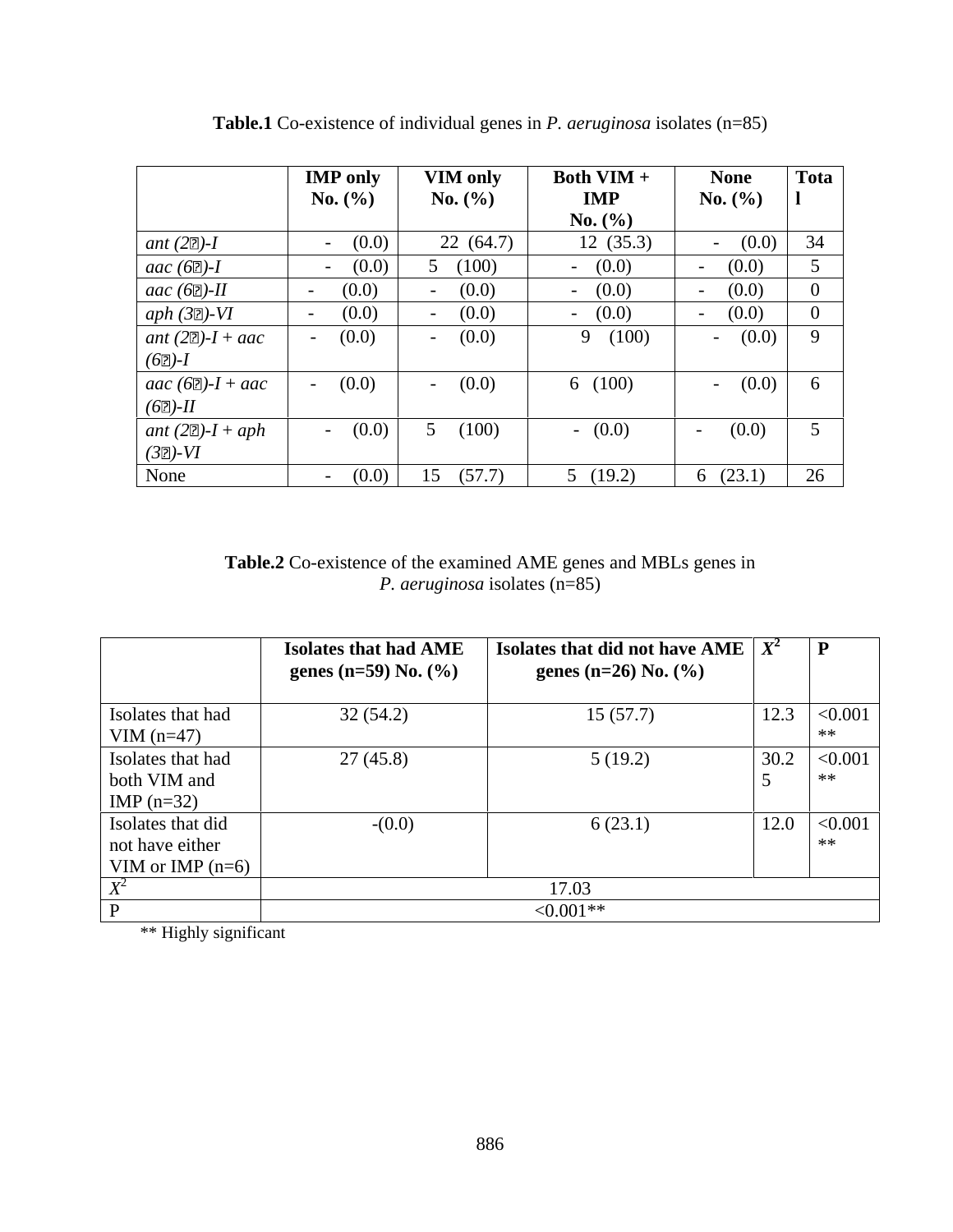

**Fig. 1** Prevalence of examined genes among *P. aeruginosa* isolates (n=85)

**Fig. 2** Co-existence of examined AME and MBLs genes among *P.aeruginosa*isolates

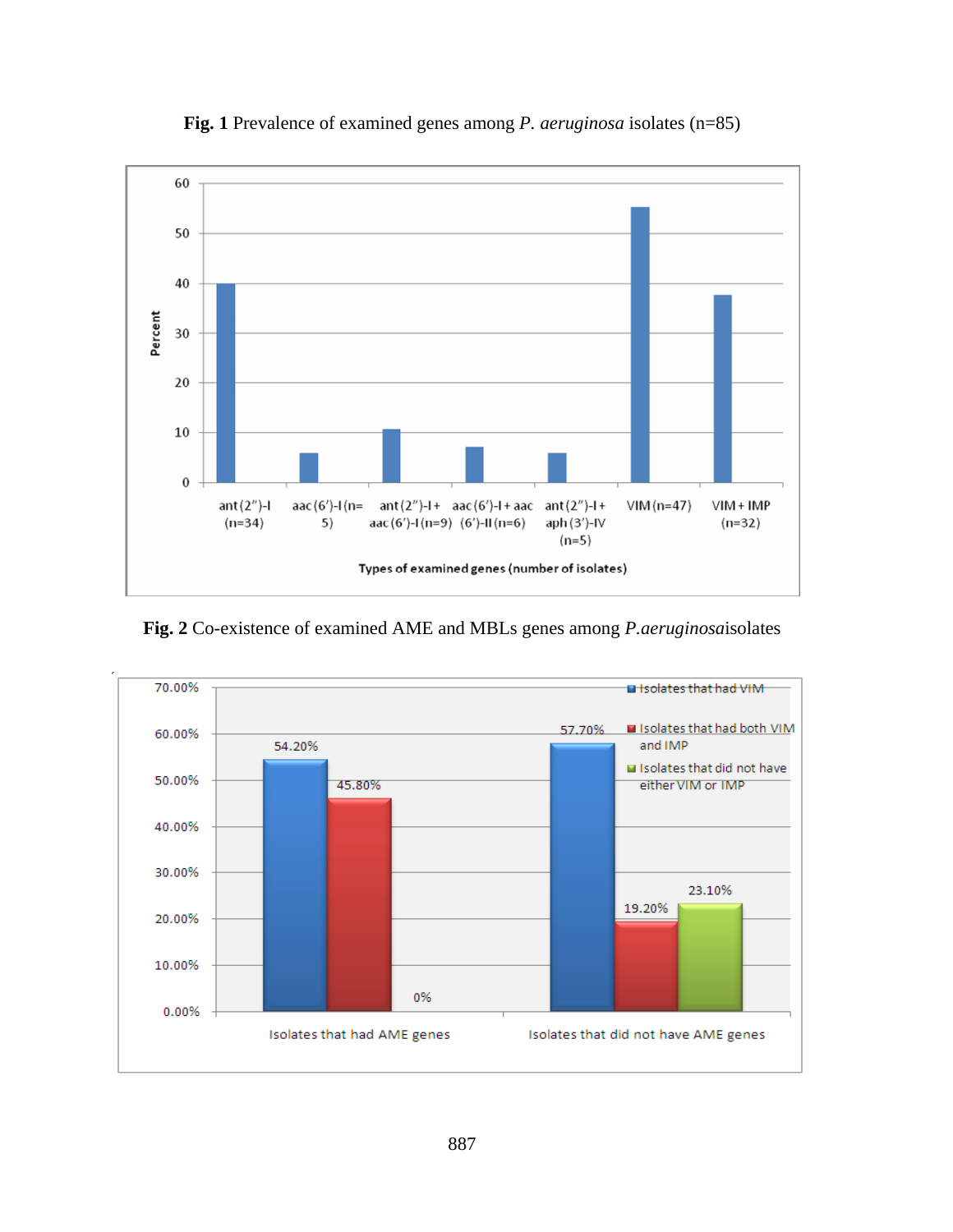Among these isolates, 22 isolates were lactamases in *Pseudomonas* susceptible to aminoglycosides and 33 *aeruginosa* by phenotypic and isolates were susceptible to imipenem phenotypically. This probably could be explained by the absence of expression of these genes. Nevertheless, the presence of these genes demonstrates a hidden risk that could explode whenever these genes undergo expression; an event which may possibly occur as a result of prolonged exposure to aminoglycosides or S22 Wayne PA; 2010 Vol. 32 No. 3. carbapenems which may induce mutations in the promoter regions of these genes. Moreover, being carried on transferrable genetic elements (i.e. class I integrons), these genes have the ability to disseminate further, conferring a great threat in isolates from a pediatric clinic in hospital settings with adverse implications on treatment(Walsh *et al*. 2005). Doosti, M., Ramazani, A. and Garshasbi,

In conclusion, the emergence of antibiotic resistance in *P. aeruginosa* isolates is inevitable. This study tried to highlight the *aeruginosa* clinical isolates in wide prevalence of AME as well as MBL university hospital from Zanjan genes among *P. aeruginosa* clinical isolates obtained from Zagazig University Hospitals which emphasizes the Drawz, S.M. and Bonomo, R.A. 2010. implementation of proper infection control measures and calls for a more restricted use of carbapenems in hospital infections.  $160-201$ .

- Andrade, S.S., Jones, R.N., Gales, A.C. and Sader, H.S. 2003. Increasing report of the SENTRY Antimicrobial J. AntimicrobChemother 52:140
- and John, J. 2012. Detection and characterization of metallo- $\beta$ - 441-451.

lactamases in *Pseudomonas aeruginosa* by phenotypic and molecular methods from clinical samples in a tertiary care hospital. West Indian Med J 61(8):778-83.

- Clinical Laboratory Standards Institute.Performance standards for antimicrobial susceptibility testing; twenty second informational supplement. CLSI document M100-
- Dong, F., Xu, X-W, Song, W-Q, Lü, P., Yu, S-J, Yang, Y-H.andShen, X-Z. 2008. Characterization of multidrugresistant and metallo-beta-lactamase producing *Pseudomonas aeruginosa* isolates from a pediatric clinic in China. Chin Med J 121(17): 1611-6.
- M. 2013.Identification and characterization of metallo- $\beta$ lactamases producing *Pseudomonas aeruginosa* clinical isolates in university hospital from Zanjan Province, Iran. Iran Biomed J 17 (3): 129-33.
- Three Decades of  $\beta$ -Lactamase Inhibitors. ClinMicrobiol Rev 23(1): 160–201.
- **References** aminoglycosides.MayoClinProc Edson, R.S. and Terrell, C.L. 1999. The  $74(5):519-28.$ 
	- prevalence of antimicrobial 2010.Metallo-beta-lactamases resistance among *Pseudomonas aeruginosa* isolates in Latin American medical centres: 5 year **Brazilian** university hospital. Franco, M.R.G., Caiaffa-Filho, H.H., Burattini, M.N. and Rossi, F. 2010.Metallo-beta-lactamases among imipenem-resistant *Pseudomonas aeruginosa* in a Brazilian university hospital. CLINICS 65(9):825-9.
- Surveillance Program (1997–2001). Hirsch, E.B. and Tam, V.H. 2010.Impact 141. *aeruginosa* infection on patient Arunagiri, K., Sekar, B., Sangeetha, G. Hirsch, E.B. and Tam, V.H. 2010.Impact of multidrug-resistant *Pseudomonas*  outcomes. Expert Rev Pharmacoecon Outcomes Res 10(4): 441-451.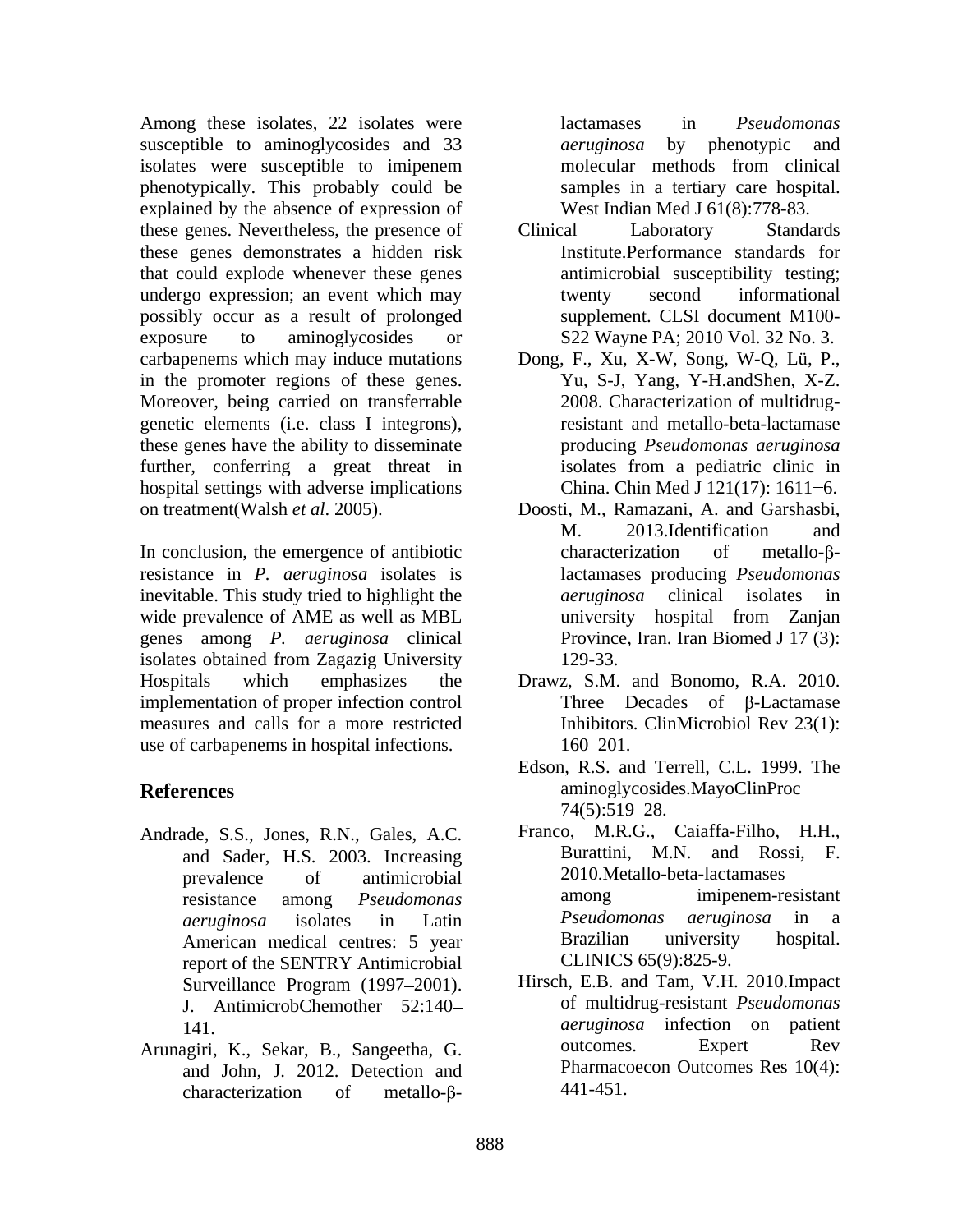- Hocquet, D., Berthelot, P., Roussel-<br>
aminoglycoside-resistant gene
- Kim, J-Y, Park, Y-J, Kwon, H.J., Han, K., association with  $\beta$ -lactamases in 1:S46-62. AntimicrobChemother 62(3):479-83.
- Liakopoulos, A., Mavroidi, A., Katsifas,
- Louie, L., Goodfellow, J., Mathieu, P., esistant clinical isolates of 2002. Rapid detection of methicillin-
- Manoharan, A., Chatterjee, S., Mathai, D. metallo beta lactamases producing
- Mendes, R.E., Toleman, M.A., Ribeiro, J., Sader, H.S., Jones, R.N. and Walsh,

Delvallez, M., Favre, R., Jeannot, K.,  $aac(62)$ -30/aac(62)-Ib2: report from Bajolet, O., Marty, N., Grattard, F., the SENTRY Antimicrobial Mariani-Kurkdjian, P., Bingen, E., Surveillance Program. Antimicrob Husson, M-O, Couetdic, G. and Agents Chemother 48(12):4693-702. aminoglycoside-resistant gene *aac(6 )-30/aac(6 )-Ib* : report from the SENTRY Antimicrobial

- Plésiat, P. 2007. *Pseudomonas*  Miller, G.H., Sabatelli, F.J., Hare, R.S., *aeruginosa* may accumulate drug Glupczynski, Y., Mackey, P., Shlaes, resistance mechanisms without D., Shimizu, K. and Shaw, K.J. losing its ability to cause 1997. The most frequent bloodstream infections. Antimicrob Agents Chemother 51(10):3531–6. mechanisms changes with time and Kang, M.W and Woo, G-J. 2008. Occurrence and mechanisms of Aminoglycoside Resistance Study amikacin resistance and its Groups.Clin Infect Dis 24 Suppl 1997. The most frequent aminoglycoside resistance geographic area: a reflection of aminoglycoside usage patterns? 1:S46-62.
- *Pseudomonas aeruginosa*: a Korean Nakamura, A., Hosoda, M., Kato, T., nationwide study. J Yamada, Y., Itoh, M., Kanazawa, K. and Nouda, H. 2000.
- E.A., Theodosiou, A., Karagoni, A., aminoglycosides on *Pseudomonas*  Miriagou, V. and Petinaki, E. 2013.Carbapenemase-producing *Pseudomonas aeruginosa* from Combined effect of meropenem and *aeruginosain vitro*. J AntimicrobChemother 904.
- central Greece: molecular Nowak, P., Paluchowska, P. and Budak, epidemiology and genetic analysis of  $A. 2014.Co-occurrence of$ class I integrons. BMC Infectious Diseases 13:505. resistance genes among multidrug-Glatt, A., Louie, M. and Simor, A.E. *Acinetobacterbaumannii* from resistant staphylococci from blood Basic Res 20:9-14. A. 2014.Co-occurrence of carbapenem and aminoglycoside resistant clinical isolates of *Acinetobacterbaumannii* from Cracow, Poland. Med SciMonit Basic Res 20:9-14.
- culture bottles by using a multiplex Odumosu, B.T., Adeniyi, B.A. and PCR assay. J ClinMicrobiol Chandra, R. 2013. Analysis of 40(8):2786-90. and SARI study group. 2010. multidrug resistant *Pseudomonas*  Detection and characterization of *aeruginosa* from Southeast Nigeria. Odumosu, B.T., Adeniyi, B.A. integrons and associated gene cassettes in clinical isolates of *aeruginosa* from Southeast Nigeria. Ann ClinMicrobiolAntimicrb 12:29.
- *Pseudomonas aeruginosa*. Indian J Picão, R.C., Andrade, S.S., Nicoletti, Med Microbiol 28 (3): 241-4. A.G., Campana, E.H., Moraes, G.C., T.R. 2004.Integron carrying a novel detection: comparative evaluation of metallo-β-lactamase gene, *blaIMP*- double-disk synergy versus 16, and a fused form of combined disk tests for IMP-, GIM-, Mendes, R.E. and Gales, A.C. 2008.Metallo-ß-Lactamase double-disk synergy versus combined disk tests for IMP-, GIM-,